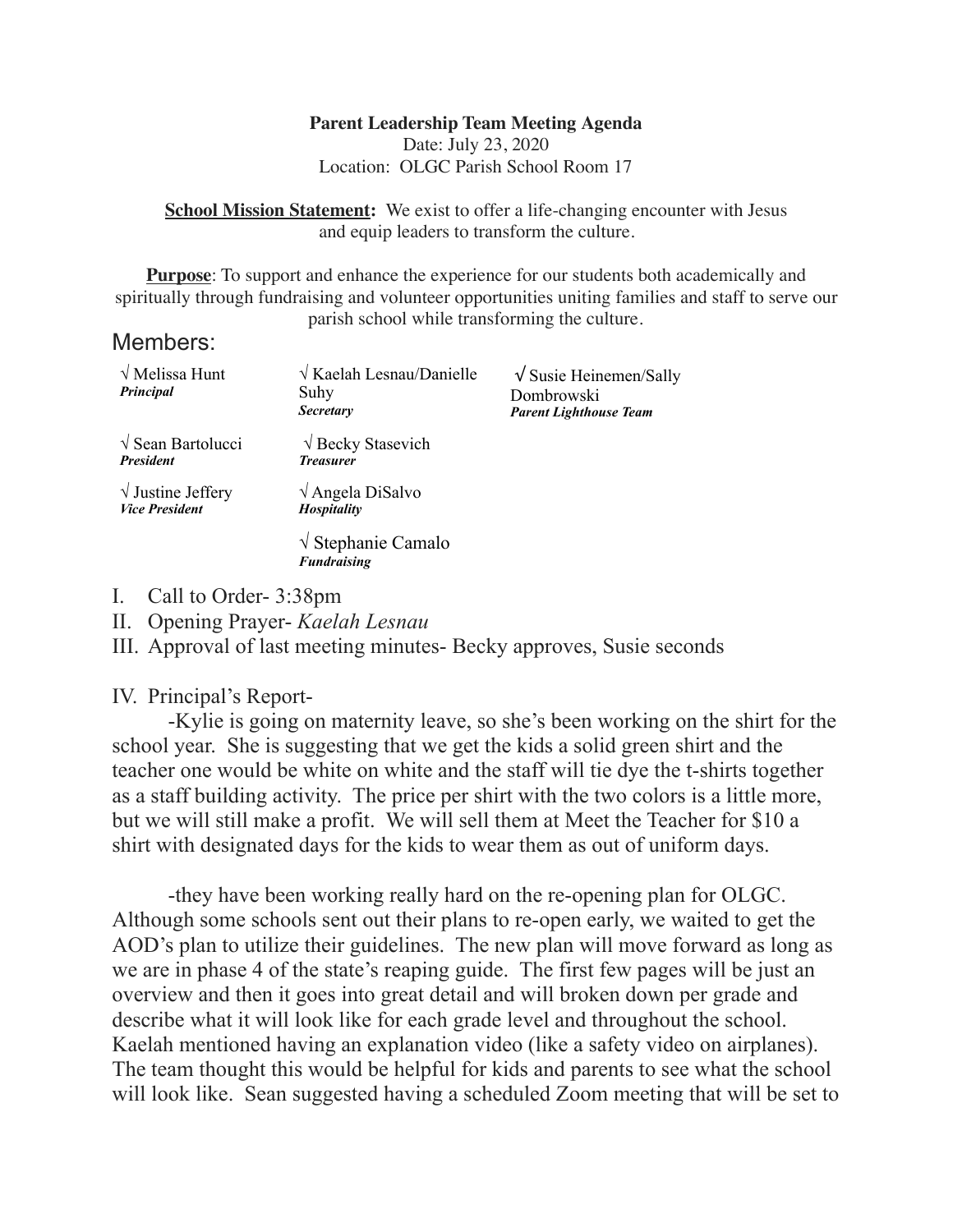answer questions once the re-opening guide is sent out. Face shields and masks have been donated for students, but under the governor's plan- they have to wear masks, not face shields (while in phase 4). Everyone has to wear masks at arrival, dismissal, and in common areas. 4th grade and younger do not have to wear them inside the classrooms. Parents will need to provide a doctor's note if their children cannot wear a mask for medical reasons.

The Distance Learning task force has been working really hard as well. They've been working on setting a schedule in the event that we would move to distance learning. The current task of the team is to come up with what DL will look like short term- for example if a student or a teacher has to quarantine for 2 weeks. There is already a parent lab scheduled for 10/13 for parents to learn more about Distance Learning and to also coach and train parents on Securely so that they know how to log in and view what students have been doing on their devices. There will be a new technology agreement that states how much replacement parts would be in the event something is broken.

We are now capping our K-8 tuition at 3 children and providing a 40% PK discount for families with more than three children. Large families will now be saving a lot of money and this will be great advertisement/selling point for our school.

Enrollment has not changed much. From the recommitment we did have a lot of families that offered money to help. Those families will all receive a thank you letter next week and directions on how to give.

Uniforms for next year- there will be another year to transition to the new school gym uniform.

As we share out our plans for DL and re-opening schools:

There will be changes in mass times- we will be gathering in smaller groups (mass will be Tuesday-Friday to accommodate this). Under phase 4 parents will not be able to attend school liturgies.

 The AOD has been providing some great training on how remote assessments will be provided in the event we return to Distance Learning. We will now be moving from NWEA MAAP testing to STAR testing so that we can compare our students to other schools. We will be thinking through how to best communicate this change with families. With MAP testing, IXL was supplemental and allowed us to correlate the two programs, so we will be moving from IXL to Freckle to correlate with the the STAR testing.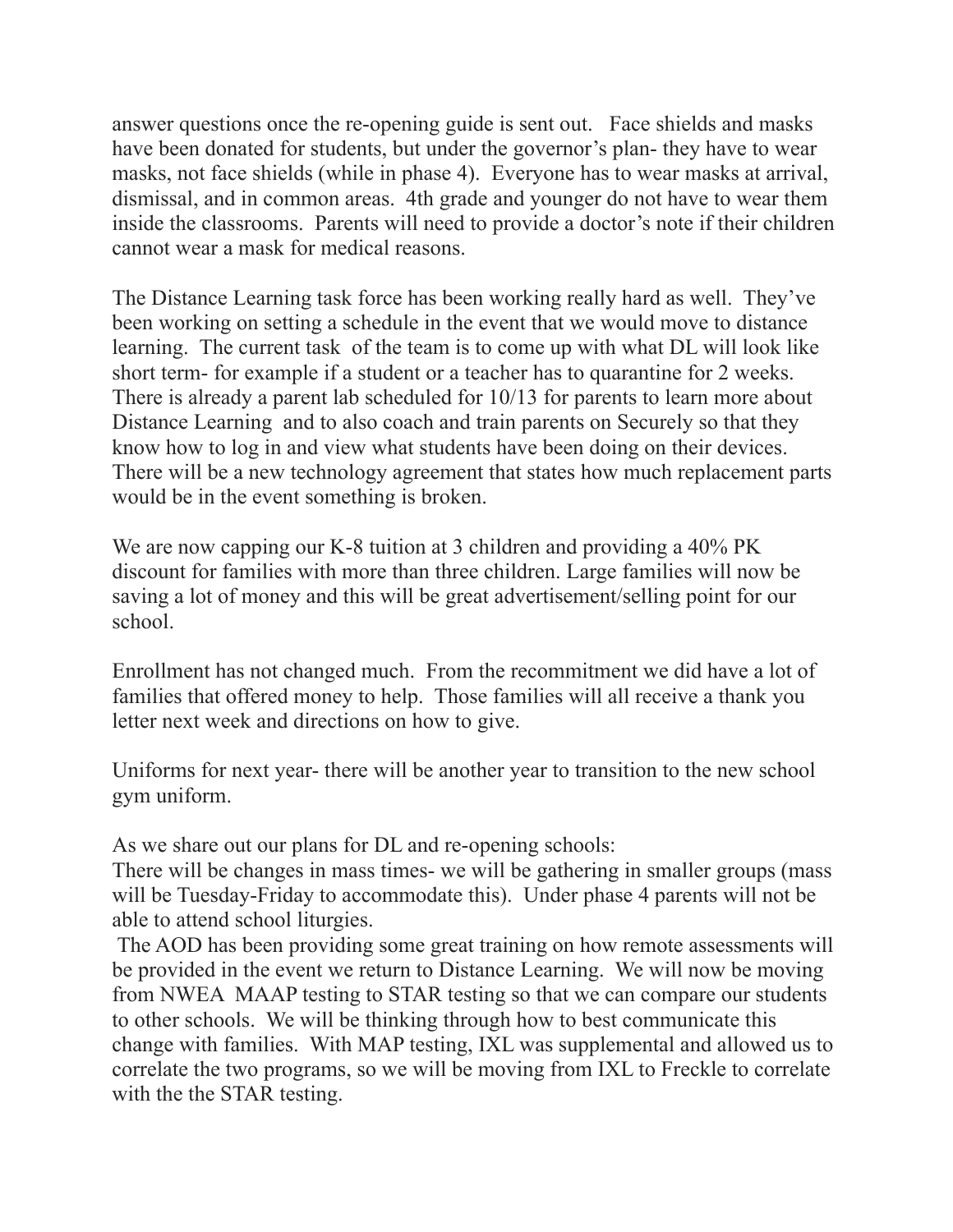Communication- we are always striving to improve at our school. Currently we are using the Crusader Connection as the main platform. Melissa would like us (the PLT) to include a little blurb in the connection to share what we are doing, to invite people to upcoming activities, etc. One of the first things would be to communicate who we are to the school. Each of us should submit a picture and a short introduction to be submitted to the Connection.

We have to rethink the first day of school and how to make it as fun as possible. Parents cannot come into the building- Melissa thought to hire a photographer for the day to capture the first day of school activities, etc and post them for families to see.

V. Treasure's Report- Becky has a brief update: with the changes at the Parish Office (Nancy is no longer employed with the parish) Becky has not been able to reconciled the books until the new accountant contacts her. She shared the new budget that we can adopt at a later date. There were questions on how Leader In Me will be implemented during distance learning and how that chunk of money will be used. There was a proposal to change the wording from budget to "forecast" or have a separate column for the forecast. Sean suggested having items listed as "Risk and Opportunities". We discussed what the breakdown of the Leader In Me costs are. Melissa's hope is to move forward as "normal" as possible. While we were out of school, the staff did receive PD on how to implement Leader In Me online. The distance learning task force will review the idea of putting it on hold if we are not face to face learning. Melissa shared that we do have some wiggle room and if we need to cancel trainings and not have the consultants come in, etc. we would not have to pay for those.

 We will all review the documents from Becky and discuss at a later date possibly through email.

Melissa had a proposal for volunteers at the school to have all opportunities in one place- but they are all really expensive. It would be \$200 for [signup.com](http://signup.com). There would be one link to take you to a site that lists ALL opportunities to volunteer at the school. Kylie needs a "yes" to move forward on this. Sean put it to a vote to add it as a line item in the budget and it was unanimous.

VI. Outstanding Business